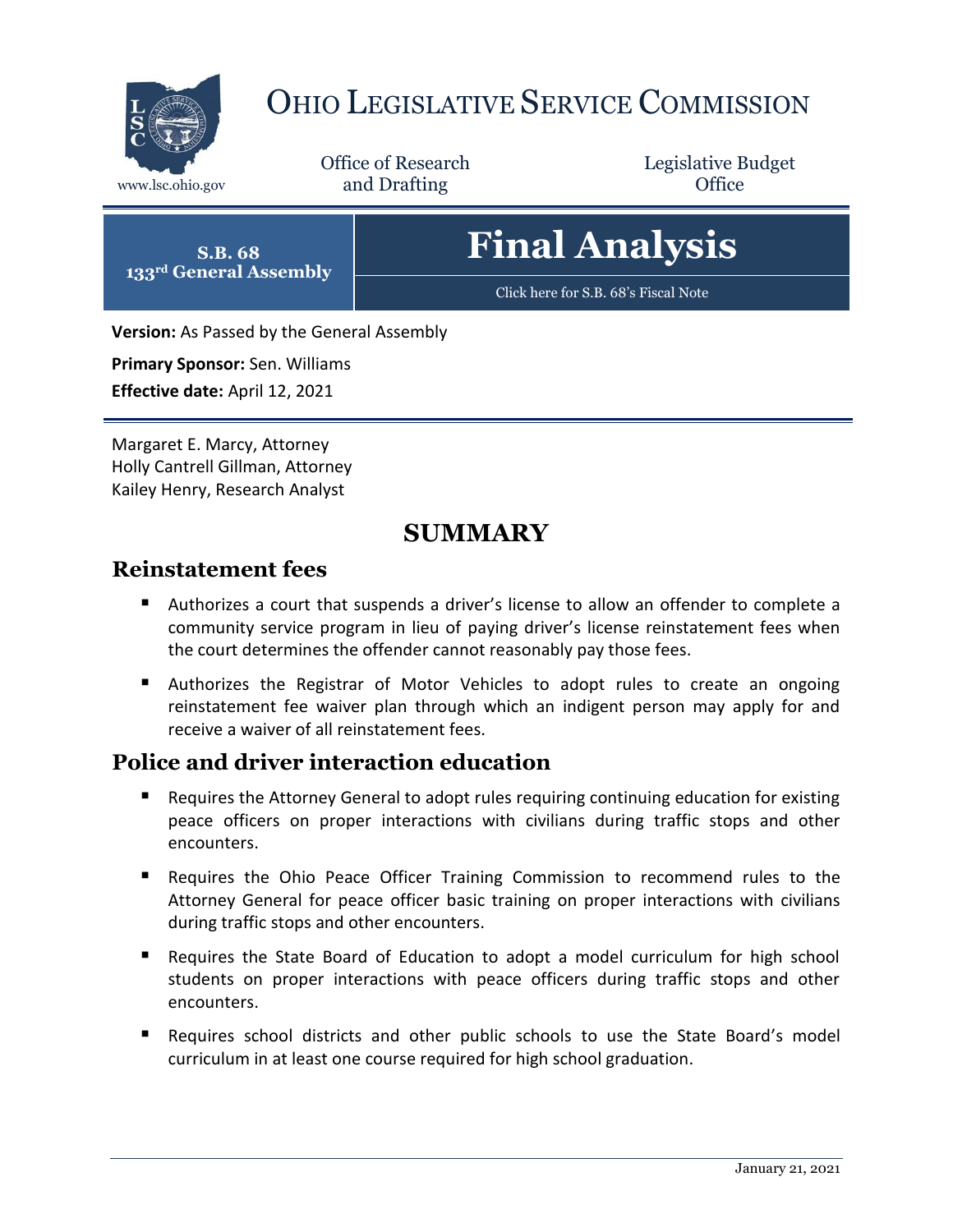Requires the Director of Public Safety to adapt the State Board's model curriculum for use in driver training programs and new driver instructional materials.

# **Power of attorney for vehicle title transactions**

- Authorizes a motor vehicle dealer's employee or agent to serve as a witness to a power of attorney created for the purpose of transferring the title of a motor vehicle.
- Specifies that being "present" for witnessing a signature includes witnessing a signature via audio-visual conference technology.

# **CDL medical examiner's certificates**

 Requires the Registrar to post information from a medical examiner's certificate, when required, on a commercial driver's license (CDL) holder's CDL information system driver record within ten calendar days of receipt of the medical certificate.

# **BMV electronic and online transactions**

- Expands the services that the Registrar or a deputy registrar may provide electronically (for example an electronic kiosk at a deputy registrar's location), and allows the Registrar to establish a convenience fee for such services.
- Allows the Registrar and, with the Registrar's permission, a deputy registrar to offer any service or transaction (that they are authorized or required to conduct) online rather than in person (there is no specific authorization to charge a convenience fee for remote online transactions).
- Requires any charges for online transactions to be the same as the associated in-person transaction.
- Allows the Registrar or deputy registrar to accept payment for such charges by an electronic financial transaction device (i.e., a credit or debit card) and to pass along any associated costs to the person using that device.

# **Third-party administration of skills test**

- Authorizes the Director of Public Safety to allow a third party to administer the driver's license skills test.
- Requires any test administered by a third party to be substantially the same as the test administered by the Bureau of Motor Vehicles (BMV).
- Establishes quality control provisions that must be included in any contract between the Director and a third party authorized to conduct the driver's license skills test.

# **Abbreviated driver training**

 Exempts an adult applicant for an initial driver's license who fails the skills test from the requirement to complete the adult abbreviated driving training course if, within the 12 months prior to application, the applicant completed a full driver training course.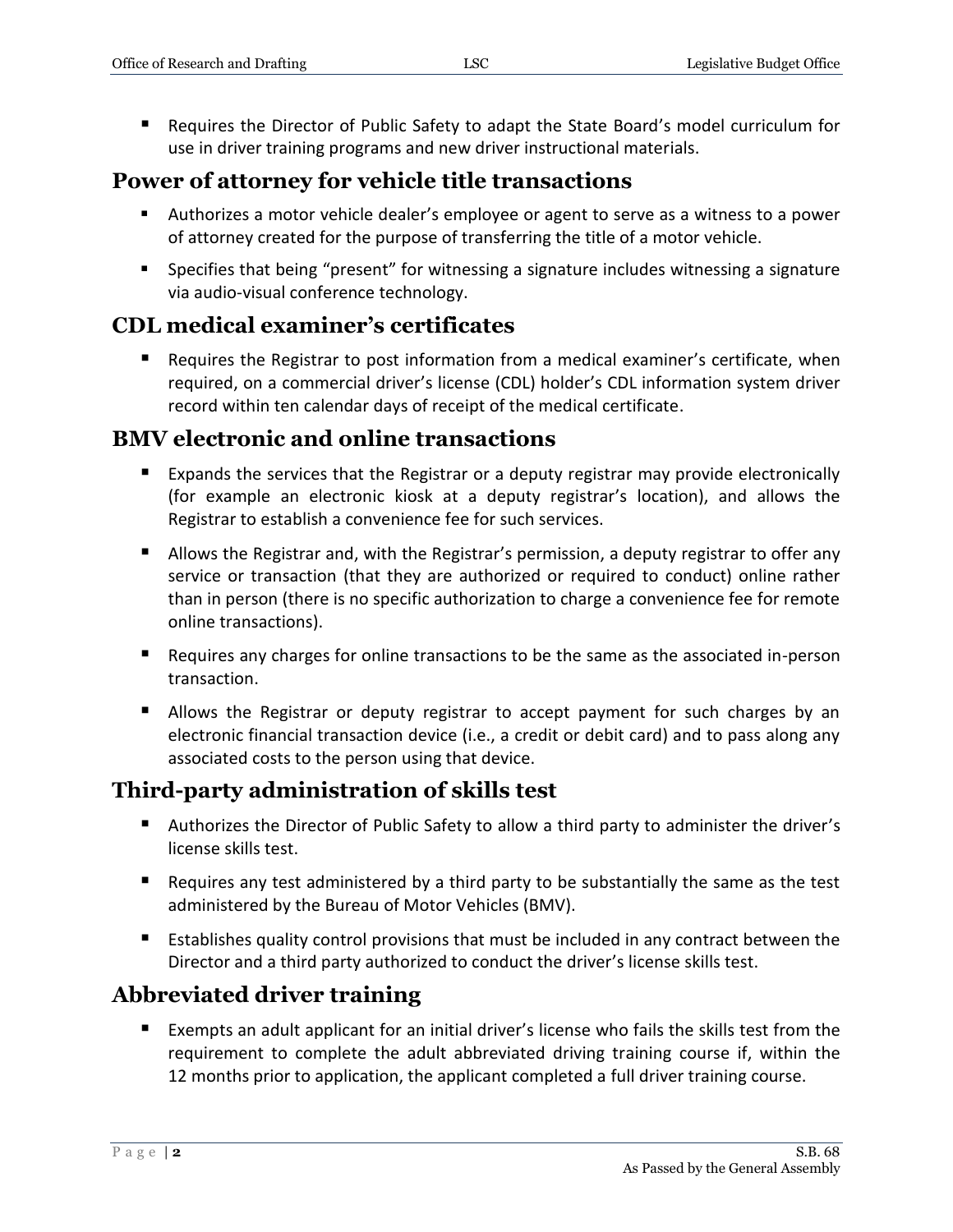# **Reprints**

- Authorizes a person who holds a valid Ohio credential (i.e., a learner's permit, driver's license, commercial driver's license, motorcycle operator's permit, motorized bicycle license, or state identification card) issued after July 2, 2018, to obtain an exact reprint of that Ohio credential.
- Requires an applicant to certify that the applicant's current Ohio credential has been lost, destroyed, or mutilated and to provide identifying information, as required by the Registrar.
- **Requires the Registrar to conduct transactions for a reprint Ohio credential online via** the BMV website within 180 days after the act's April 12, 2021, effective date.
- Specifies the appearance and cost of the reprint.

# **Eight-year renewal cycle**

- Authorizes a person between age 21 and 65 to apply for and renew an Ohio commercial driver's license, driver's license (motor vehicles and motorcycles), motorcycle operator's endorsement, or motorized bicycle license on an eight-year renewal cycle.
- Authorizes a person, regardless of age, to request and renew an Ohio identification card on an eight-year renewal cycle.
- Makes the cost of an eight-year license, endorsement, or card twice the cost of a four-year license, endorsement, or card, minus \$1.
- Makes the eight-year renewal option available beginning July 1, 2021.

# **Orthotics and prosthetics licensure for unique qualifications**

- **Permits the Ohio Occupational Therapy, Physical Therapy, and Athletic Trainers Board to** issue an orthotics, prosthetics, or orthotics and prosthetics license to an applicant with unique and exceptional qualifications.
- Requires the Board to adopt rules establishing requirements for license eligibility based on the applicant's unique and exceptional qualifications, including standards for evidence of the applicant's qualifications through the applicant's education, experience, or training.
- Requires the Orthotics, Prosthetics, and Pedorthics Advisory Council to issue recommendations to the Board on requirements to issue a license to an applicant with unique and exceptional qualifications.

# **TABLE OF CONTENTS**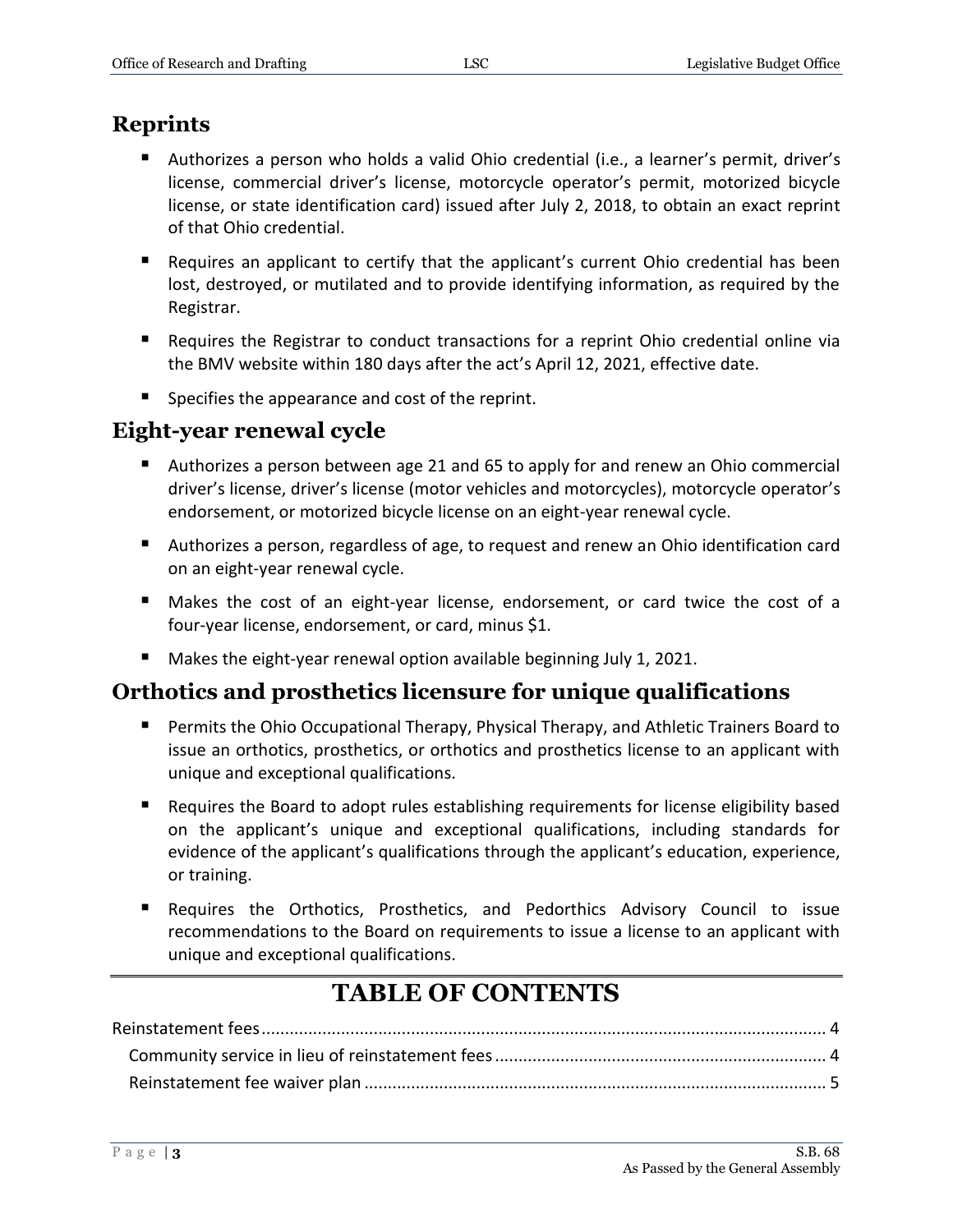# **DETAILED ANALYSIS**

## <span id="page-3-0"></span>**Reinstatement fees**

#### <span id="page-3-1"></span>**Community service in lieu of reinstatement fees**

The act authorizes a municipal or county court to allow an offender to perform community service in lieu of paying driver's license reinstatement fees when the court determines that the offender cannot reasonably pay those fees.<sup>1</sup> When an offender completes the community service, the court must provide documentation of that completion. Additionally, an offender who is seeking license reinstatement must present that documentation to the Registrar of Motor Vehicles.

Generally, payment of reinstatement fees is required before the Registrar will reinstate a suspended driver's license. Unless a waiver or alternative payment arrangement is authorized under law, the Registrar is prohibited from reinstating a driver's license until the person has paid all reinstatement fees and has complied with all other conditions (typically courtmandated) for each license suspension. Under law retained by the act, a municipal or county

 $1$  The act also applies to reinstatement fees for a commercial driver's license or permit or nonresident operating privilege.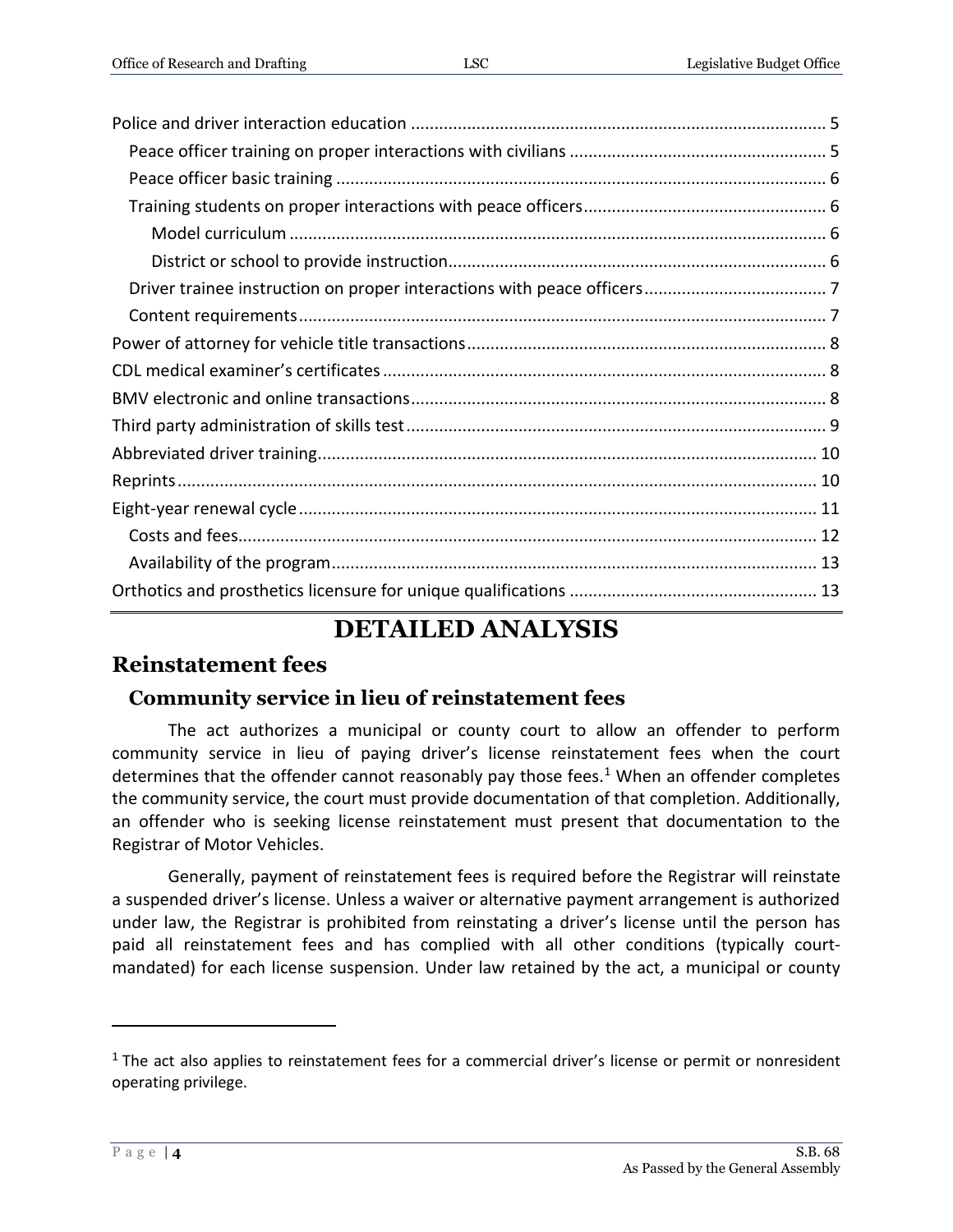court also may establish an installment payment plan or a payment extension plan for an offender who cannot reasonably pay the reinstatement fees.<sup>2</sup>

#### <span id="page-4-0"></span>**Reinstatement fee waiver plan**

The act authorizes the Registrar, with the Director of Public Safety's approval, to adopt rules creating a permanent reinstatement fee waiver plan managed by the Bureau of Motor Vehicles (BMV). The plan permits an indigent person to apply for and receive a waiver of all reinstatement fees. An indigent person, for purposes of the waiver plan, is a person who participates in one of the following programs:

- 1. The Supplemental Nutrition Assistance Program (SNAP);
- 2. The Medicaid Program;
- 3. The Ohio Works First Program;
- 4. The Supplemental Security Income Program; or
- 5. The U.S. Department of Veterans Affairs Pension Benefit Program.<sup>3</sup>

The rules creating the plan may establish any of the following:

- 1. The form of the application;
- 2. The documentation required to prove the applicant is indigent;
- 3. A process for recording the applicant's driving privileges as "valid" after the waiver of the reinstatement fees; and
- 4. Any other requirements or procedures the Registrar determines are necessary for implementation of the plan.<sup>4</sup>

Under continuing law, the Registrar is authorized to create a reinstatement fee installment plan managed by the BMV, similar to the court-managed reinstatement fee installment payment plan.<sup>5</sup>

# <span id="page-4-1"></span>**Police and driver interaction education**

#### <span id="page-4-2"></span>**Peace officer training on proper interactions with civilians**

Under the act, the Attorney General, with the advice of the Ohio Peace Officer Training Commission, must adopt as part of the minimum standards for continuing professional training rules requiring a peace officer to complete training on proper interactions with civilians during traffic stops and other in-person encounters. The training must include specified content, as

<sup>2</sup> R.C. 4510.10.

 $3$  R.C. 4510.10(A)(2).

 $4$  R.C. 4510.10(G)(1)(b) and (G)(3).

 $5$  R.C. 4510.10(G)(1)(a) and (G)(2).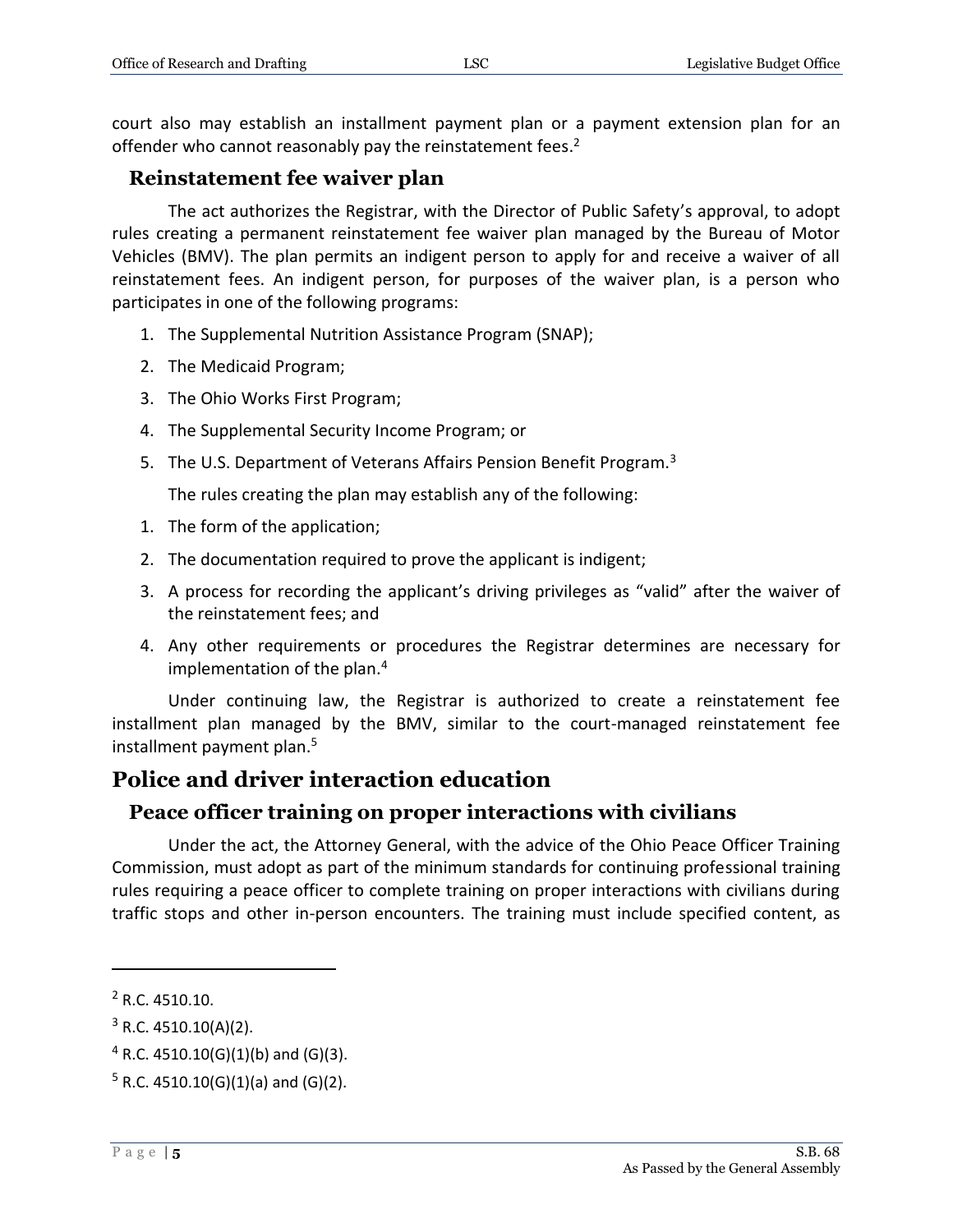shown in the table below. It also must be offered in an online format, although other additional formats are permitted. The Attorney General may adopt additional requirements or procedures necessary for proper implementation of these provisions.<sup>6</sup>

Under continuing law, the Commission may direct existing peace officers to complete up to 24 hours of continuing professional training each calendar year. As described above, the act expands the list of permissible types of continuing professional training to include officer interactions with civilians. However, all peace officer continuing professional training is contingent on funding.<sup>7</sup>

#### <span id="page-5-0"></span>**Peace officer basic training**

The act also requires the Commission to recommend rules to the Attorney General establishing procedures and requirements for a portion of peace officer basic training on proper interactions with civilians during traffic stops and other in-person encounters. The content of the training, which is set forth in the table below, must mirror that of the rules for continuing professional training.<sup>8</sup>

#### <span id="page-5-1"></span>**Training students on proper interactions with peace officers**

#### **Model curriculum**

<span id="page-5-2"></span>The act requires the State Board of Education, in collaboration with the Director of Public Safety, to develop a model curriculum for instruction in grades 9-12 on proper interactions with peace officers during traffic stops and other in-person encounters. In so doing, the State Board and Director may consult with any interested party, including a volunteer work group convened to make recommendations regarding the instruction. A reasonable period for public comment must be provided before the curriculum is finalized.<sup>9</sup>

The model curriculum must include specified content, as shown in the table below.

#### **District or school to provide instruction**

<span id="page-5-3"></span>Using the model curriculum developed by the State Board, all school districts and other public schools must instruct students in grades 9-12 on proper interactions with peace officers. The instruction must be included in one or more courses already required for graduation. After soliciting input from local law enforcement, driver training schools, and the community, a district or school may modify the curriculum to more appropriately serve the needs of its students.<sup>10</sup>

 $6$  R.C. 109.803(B)(4).

 $7 R.C. 109.803(A)(1)$ .

 $8$  R.C. 109.73(A)(15).

 $9$  R.C. 3301.0721(B).

 $10$  R.C. 3313.6025, 3314.03(A)(11)(d), 3326.11, and 3328.24.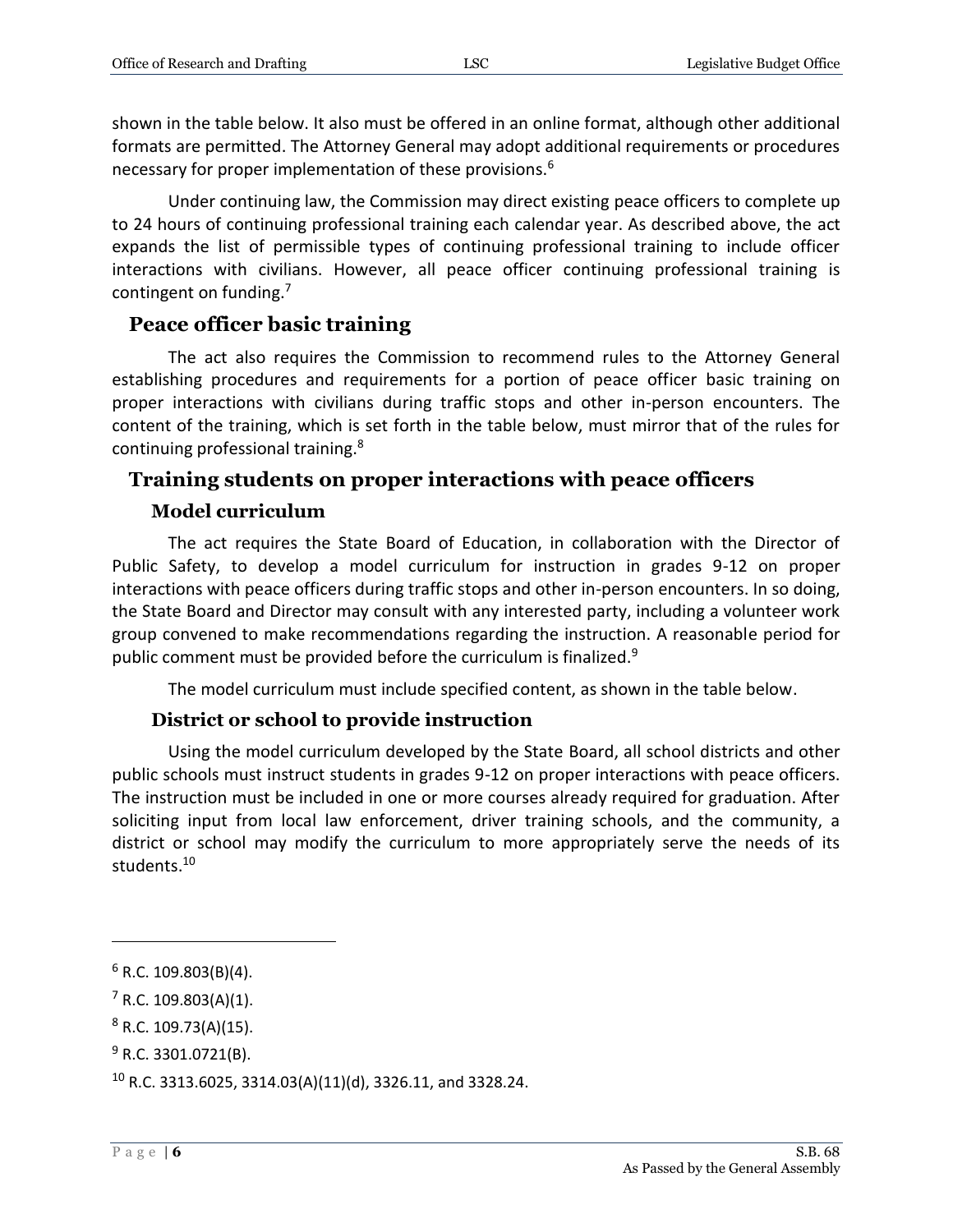#### <span id="page-6-0"></span>**Driver trainee instruction on proper interactions with peace officers**

The Director of Public Safety must adapt the State Board's model curriculum so that it is appropriate for the instructional methods of driver training schools. The materials must contain the same specified content and be included in the classroom portion of all online and traditional driver training programs.

In addition, the Director must include a separate section on proper interactions with a peace officer in the reference document for the material covered in the written temporary permit and drivers' license examinations. The instruction must be adapted from the model curriculum so that it is appropriate for new drivers.<sup>11</sup> Under continuing administrative law, the Digest of Motor Vehicle Laws is the official reference document for those examinations.<sup>12</sup>

#### <span id="page-6-1"></span>**Content requirements**

The following table shows the content requirements for instruction of new and existing peace officers,<sup>13</sup> high school students,<sup>14</sup> and driver trainees.<sup>15</sup>

| <b>Title</b>                                                                                        |                       |                                                    |  |  |  |
|-----------------------------------------------------------------------------------------------------|-----------------------|----------------------------------------------------|--|--|--|
| <b>Content requirements</b>                                                                         | <b>Peace officers</b> | <b>High school students</b><br>and driver trainees |  |  |  |
| Rights related to when a peace officer may require<br>that person to exit a vehicle                 |                       |                                                    |  |  |  |
| Constitutional protections from illegal search and<br>seizure during an interaction with an officer |                       |                                                    |  |  |  |
| Rights of a passenger during a traffic stop                                                         |                       |                                                    |  |  |  |
| The right of a citizen to record an encounter with a<br>peace officer                               |                       |                                                    |  |  |  |
| Proper interactions between peace officers and<br>civilians                                         |                       |                                                    |  |  |  |
| Information on which individuals are peace officers,<br>and their duties and responsibilities       |                       |                                                    |  |  |  |

<sup>&</sup>lt;sup>11</sup> R.C. 4508.022.

- <sup>13</sup> R.C. 109.803 and 109.73.
- <sup>14</sup> R.C. 3301.0721(B)(1) and (2).
- <sup>15</sup> R.C. 4508.022.

<sup>&</sup>lt;sup>12</sup> See Ohio Administrative Code 4501:1-1-08(A).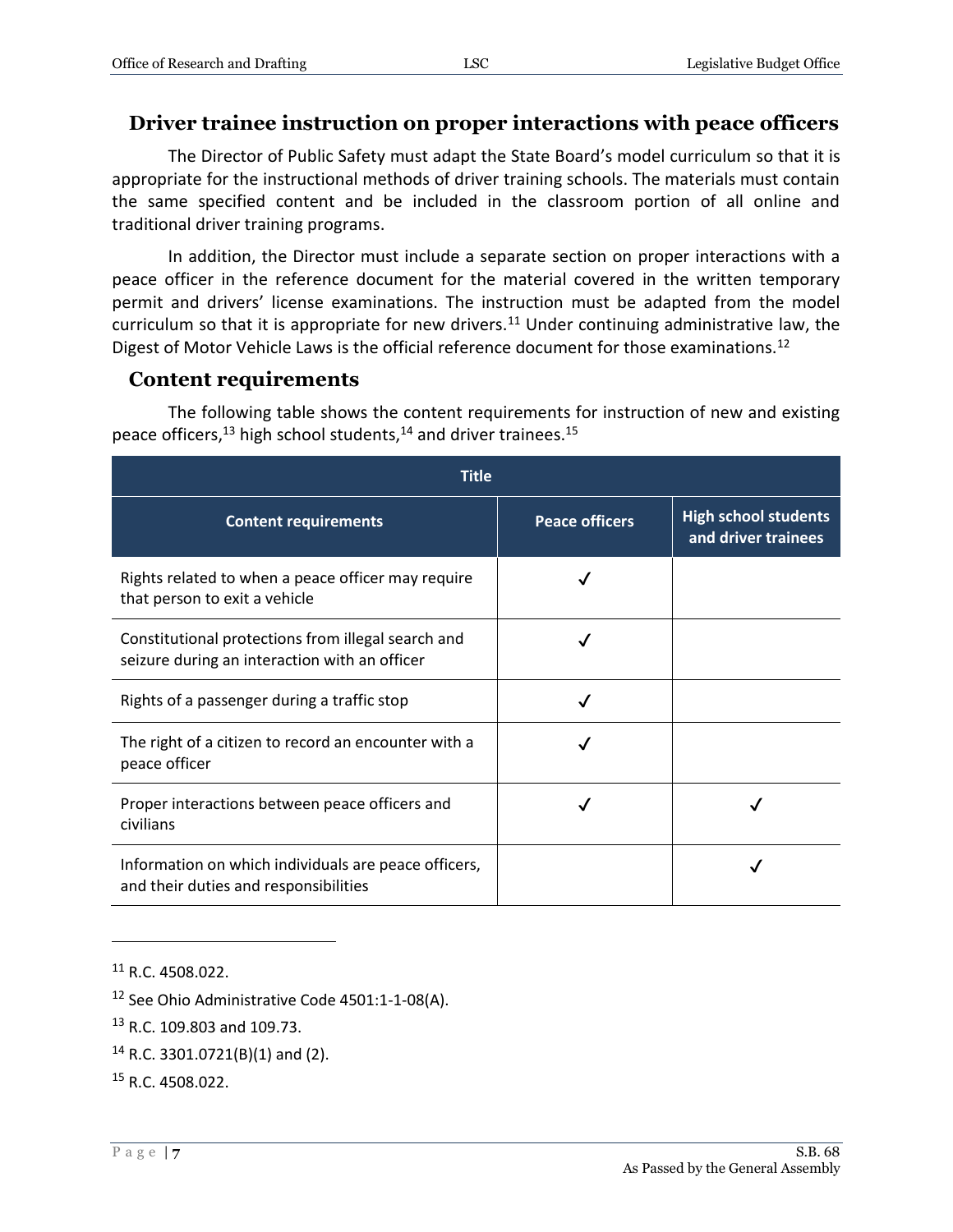| <b>Title</b>                                                                                                                                                    |                       |                                                    |  |  |
|-----------------------------------------------------------------------------------------------------------------------------------------------------------------|-----------------------|----------------------------------------------------|--|--|
| <b>Content requirements</b>                                                                                                                                     | <b>Peace officers</b> | <b>High school students</b><br>and driver trainees |  |  |
| Questioning and detention laws, including any that<br>require proof of identity, and consequences for<br>failure to comply with the laws                        |                       |                                                    |  |  |
| A person's rights during an interaction with a peace<br>officer                                                                                                 |                       |                                                    |  |  |
| Demonstrations and role-play in classroom setting,<br>to allow better understanding of how interactions<br>between officers and civilians can and should unfold |                       |                                                    |  |  |

# <span id="page-7-0"></span>**Power of attorney for vehicle title transactions**

The act authorizes a motor vehicle dealer's employee or agent to serve as a witness to a power of attorney created for the purpose of transferring the title of a motor vehicle. A "transfer of title" for a motor vehicle includes both an application for a certificate of title and the assignment of a certificate of title to another person. Under prior law, only the motor vehicle dealer or the dealer's salesperson could serve as a witness for these limited power of attorney forms (they exist only for the transfer of title for a motor vehicle).

Additionally, the act specifies that "presence" as a witness includes witnessing a signature via audio-visual conference technology. Previously, a witness could only be physically present in order to witness the signing of a power of attorney.<sup>16</sup>

# <span id="page-7-1"></span>**CDL medical examiner's certificates**

The act requires the Registrar to post information from a medical examiner's certificate, in certain circumstances, on a commercial driver's license (CDL) holder's CDL information system driver record within ten calendar days of receipt of the medical certificate. Prior law required the Registrar to do so within ten business days of issuing the CDL.<sup>17</sup>

# <span id="page-7-2"></span>**BMV electronic and online transactions**

The act authorizes the Registrar and a deputy registrar, with the Registrar's permission, to offer expanded electronic services and online transactions for customers. Expanded electronic services include options such as self-service kiosks in the physical deputy registrar offices, while online transactions include options such as renewing a driver's license online.<sup>18</sup>

<sup>16</sup> R.C. 4505.071.

 $17$  R.C. 4506.13(C)(4).

<sup>18</sup> R.C. 4501.025 and 4501.027.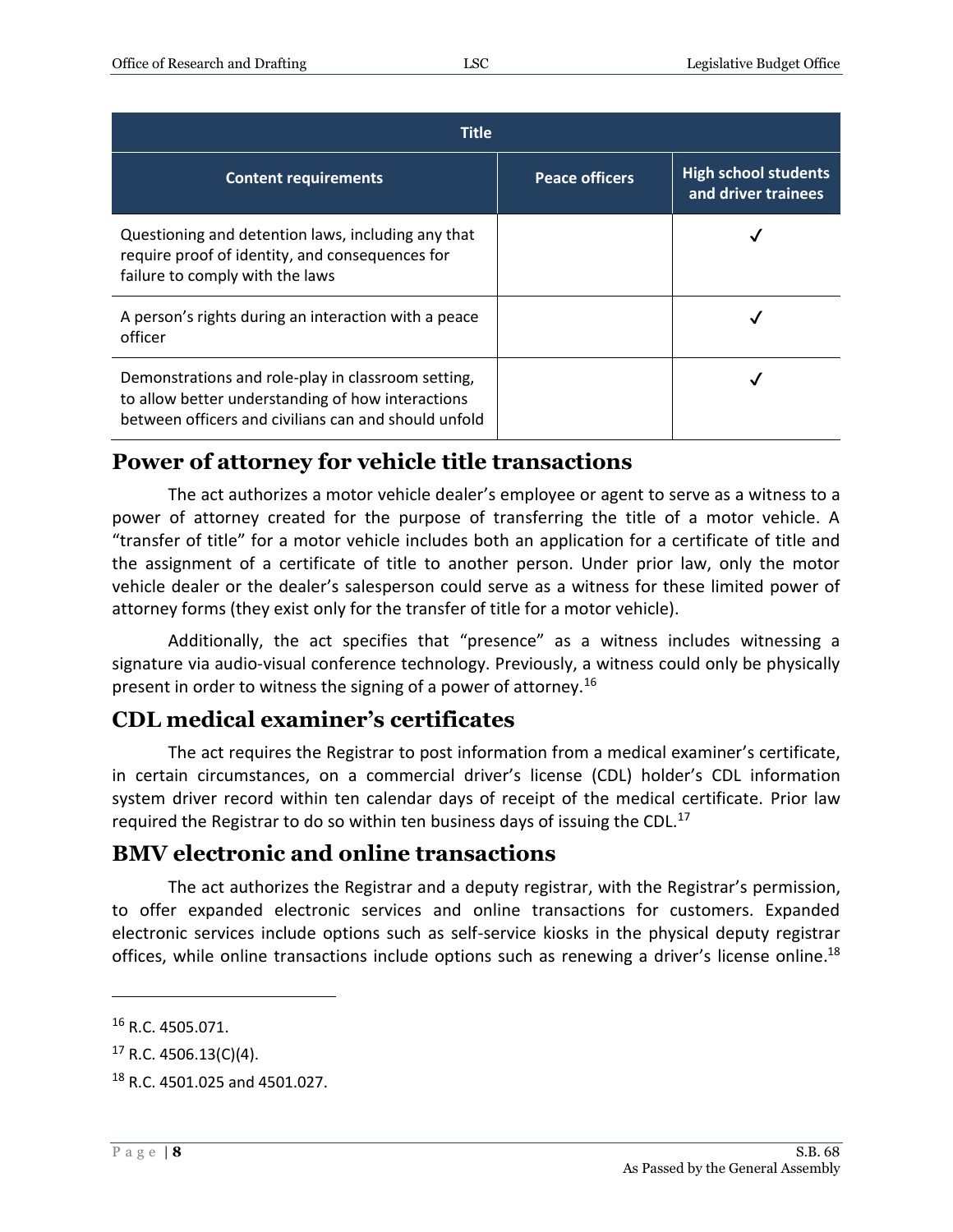Currently, BMV electronic services and online transactions include online motor vehicle registration renewal and online driver's license renewal for members of the military and their families.<sup>19</sup>

Related to the expansion of electronic and online services, the Registrar may establish a convenience fee for electronic services. However, it is unclear if a convenience fee can be charged for online services. And related to both electronic services and online transactions, the Registrar and a deputy registrar may accept payment through a financial transaction device (i.e., a credit or a debit card). If accepting payment by the device incurs any extra cost for the Registrar or the deputy registrar, they may pass along that cost to the customer using the device.<sup>20</sup>

## <span id="page-8-0"></span>**Third party administration of skills test**

The act authorizes the Director of Public Safety to allow third parties to administer the driver's license skills test. In administering the test, the third party must use the same skills test as otherwise would be administered by the BMV. Before an authorized third party may administer the test, it must enter into an agreement with the Director that:

- 1. Allows the Director (or the Director's representative) to conduct random examinations, inspections, and audits of the third party;
- 2. Requires the third party's administrators to meet the same qualifications and training standards as Department of Public Safety (DPS) examiners;
- 3. Requires the third party to use designated road test routes preapproved by the Director;
- 4. If the third party is a driver training school, prohibits a skills test examiner from administering the test to an applicant trained by that examiner;
- 5. Establishes appropriate documentation and communication between the third party and DPS regarding who has attempted the skills test with the third party and whether the person successfully completed the test; and
- 6. Reserves to DPS the right to take prompt and appropriate remedial actions against the third party and its examiners if they fail to comply with the state standards or agreement.<sup>21</sup>

<sup>19</sup> R.C. 4503.102; R.C. 4507.18, not in the act.

<sup>20</sup> R.C. 4501.025(B) and 4501.027.

 $21 R.C. 4507.112.$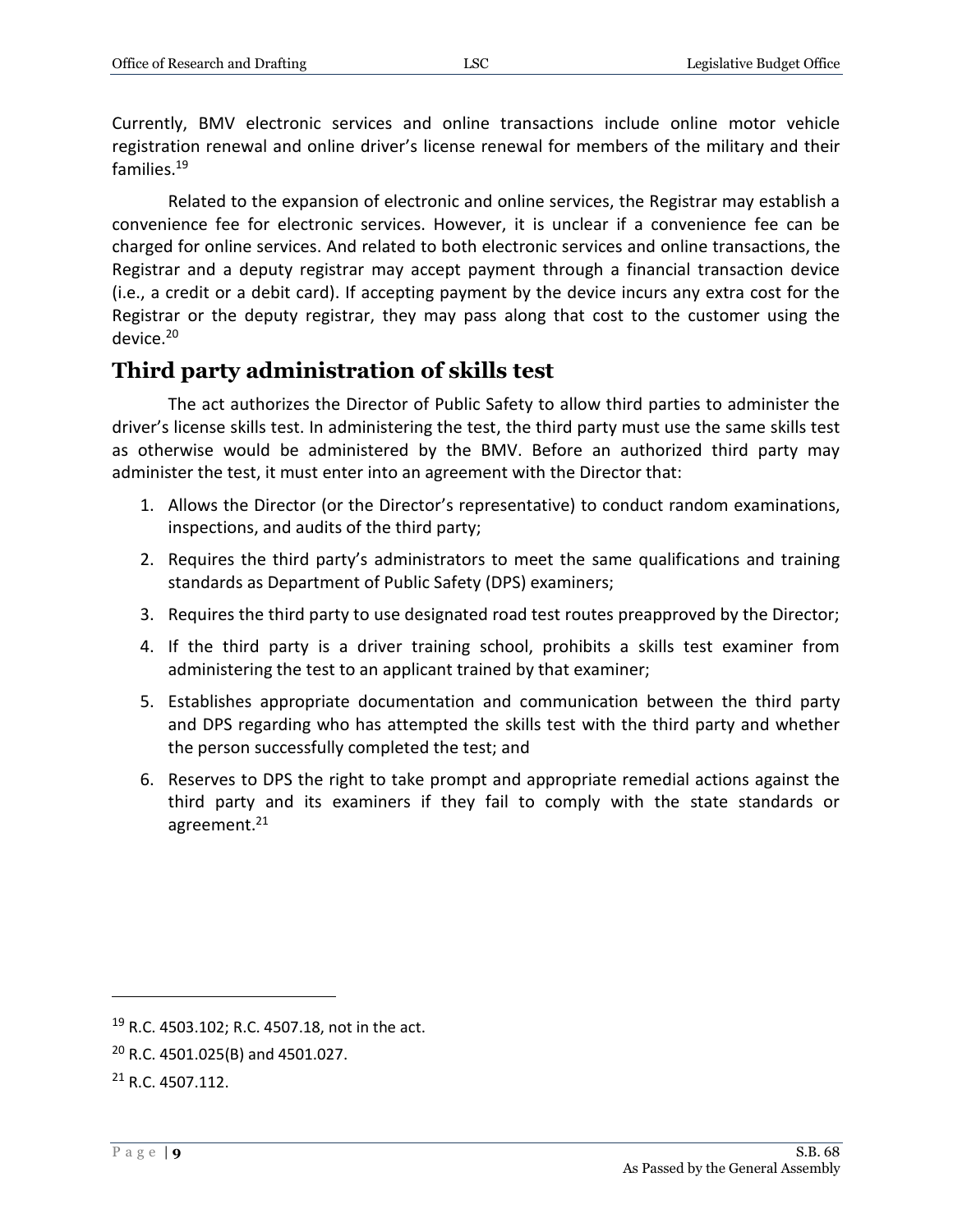Under prior law, only DPS (through the BMV, certain deputy registrars, and the state highway patrol) was authorized to administer the skills test for a standard driver's license.<sup>22</sup> Under continuing law, the Director also is authorized to allow third parties to administer the skills test for a CDL.<sup>23</sup>

## <span id="page-9-0"></span>**Abbreviated driver training**

The act exempts an adult applicant for an initial driver's license who fails the skills test from the requirement to complete the adult abbreviated driving training course if, within the 12 months prior to application, the applicant has completed a driver training course. Continuing law generally exempts adult applicants from taking a driver training course. However, under prior law, if an adult failed the skills test on the first attempt, the adult always had to take an abbreviated driver training course.<sup>24</sup> In certain instances, an applicant completed the full driver training course while still a minor, but waited to attempt the skills test until he or she was 18. If that applicant failed the skills test, he or she was required to take the abbreviated course, despite having successfully completed the more extensive training.

## <span id="page-9-1"></span>**Reprints**

The act authorizes any person with an Ohio credential issued after July 2, 2018, to apply online to obtain an exact reprint of that Ohio credential. A person may apply for the reprint if the person's current Ohio credential is lost, destroyed, or mutilated. An Ohio credential is a temporary instruction permit, driver's license, CDL, motorcycle operator's license, motorized bicycle license, or state identification card. A reprint is an exact copy of and expires on the same date as the replaced credential. A person may obtain one reprint between the time of issuance and renewal or between renewals of his or her current credential.<sup>25</sup>

The Registrar must make the reprint application process available through electronic means on the BMV website within 180 days of the act's April 12, 2021, effective date. Reprints will be available only through the online application.<sup>26</sup>

To apply for a reprint online, an applicant must certify that the current credential is lost, damaged, or mutilated, provide identifying information, and include a financial transaction device number to pay the fees. A reprint costs the same amount as a duplicate of the credential that it replaces would cost, along with a BMV \$5 service fee.<sup>27</sup> If a person claims to have to have

<sup>22</sup> R.C. 4507.11.

<sup>23</sup> R.C. 4506.09, not in the act.

 $24$  R.C. 4507.21(C) and 4508.02(F).

<sup>25</sup> R.C. 4507.40(A) through (C).

 $26$  R.C. 4507.40(B).

<sup>&</sup>lt;sup>27</sup> R.C. 4507.40(D); conforming changes in R.C. 4506.08, 4507.23, and 4507.52.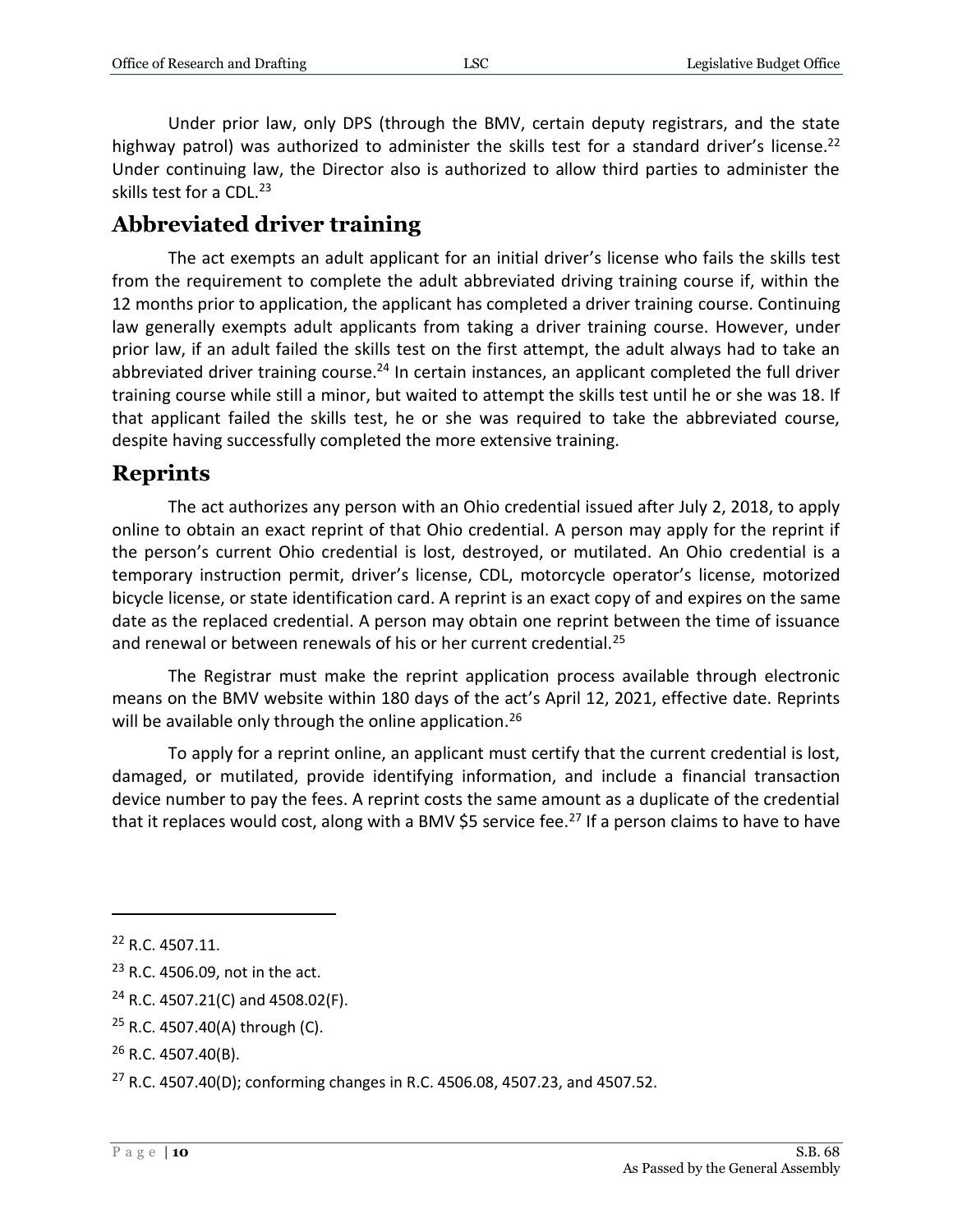lost his or her credential in order to obtain a reprint for nefarious purposes, the offense is a first degree misdemeanor.<sup>28</sup>

Upon receipt of a completed application, the Registrar must issue the applicant a reprint, provided the person is eligible for it (e.g., the applicant was not previously issued a reprint and the applicant can sufficiently prove his or her identity). If the applicant does not qualify for a reprint, the Registrar must notify the applicant why the application was denied.<sup>29</sup>

Continuing law also allows a person whose Ohio credential is lost, destroyed, or mutilated to apply in person at a deputy registrar office for a replacement Ohio credential (known as a duplicate). $30$ 

#### <span id="page-10-0"></span>**Eight-year renewal cycle**

In Ohio, most driver's licenses (commercial and standard), motorcycle licenses, motorcycle operator's endorsements, motorized bicycle licenses, and identification cards are renewable every four years. That is, when issued, the license or card has an expiration date that is on the licensee's or cardholder's birthday, four years after the date of issuance. There are some exceptions to the rule, for instance: a license issued to a person under 21, a CDL with a hazmat endorsement, or an identification card issued to a person who is permanently and irreversibly disabled.<sup>31</sup>

The act creates the option for anyone between the ages of 21 and 65 to renew a CDL, a standard driver's license, a motorcycle license, a motorcycle operator's endorsement, or a motorized bicycle license on an eight-year renewal cycle. It does not require any person to use the eight-year cycle and allows an individual to still renew a license with a four-year cycle. However, it retains the requirement that persons over 65 apply for a license on a four-year renewal cycle. 32

The act also creates an eight-year renewal option for state identification cards, regardless of age, as an alternative to the four-year cycle previously required for most cardholders.<sup>33</sup> Similar to driver's licenses, it does not require an eight-year cycle and allows an individual to renew an identification card with a four-year cycle.

The act maintains current law's initial expiration date (on the  $21<sup>st</sup>$  birthday of the licensee) for license issued to someone under 21. Additionally, a person with a CDL with a

 $\overline{a}$ 

 $32$  R.C. 4506.14(A)(1) and (2), 4507.09(A), and 4511.521.

 $33$  R.C. 4507.52(A)(8)(a).

<sup>28</sup> R.C. 4507.30.

<sup>29</sup> R.C. 4507.40(E).

<sup>30</sup> R.C. 4506.08, 4507.23, 4507.30, and 4507.52; R.C. 4506.07, 4507.06, and 4507.51, not in the act.

 $31$  R.C. 4506.14(A)(3) and (4), 4507.09(B), and 4507.52(A)(8)(b).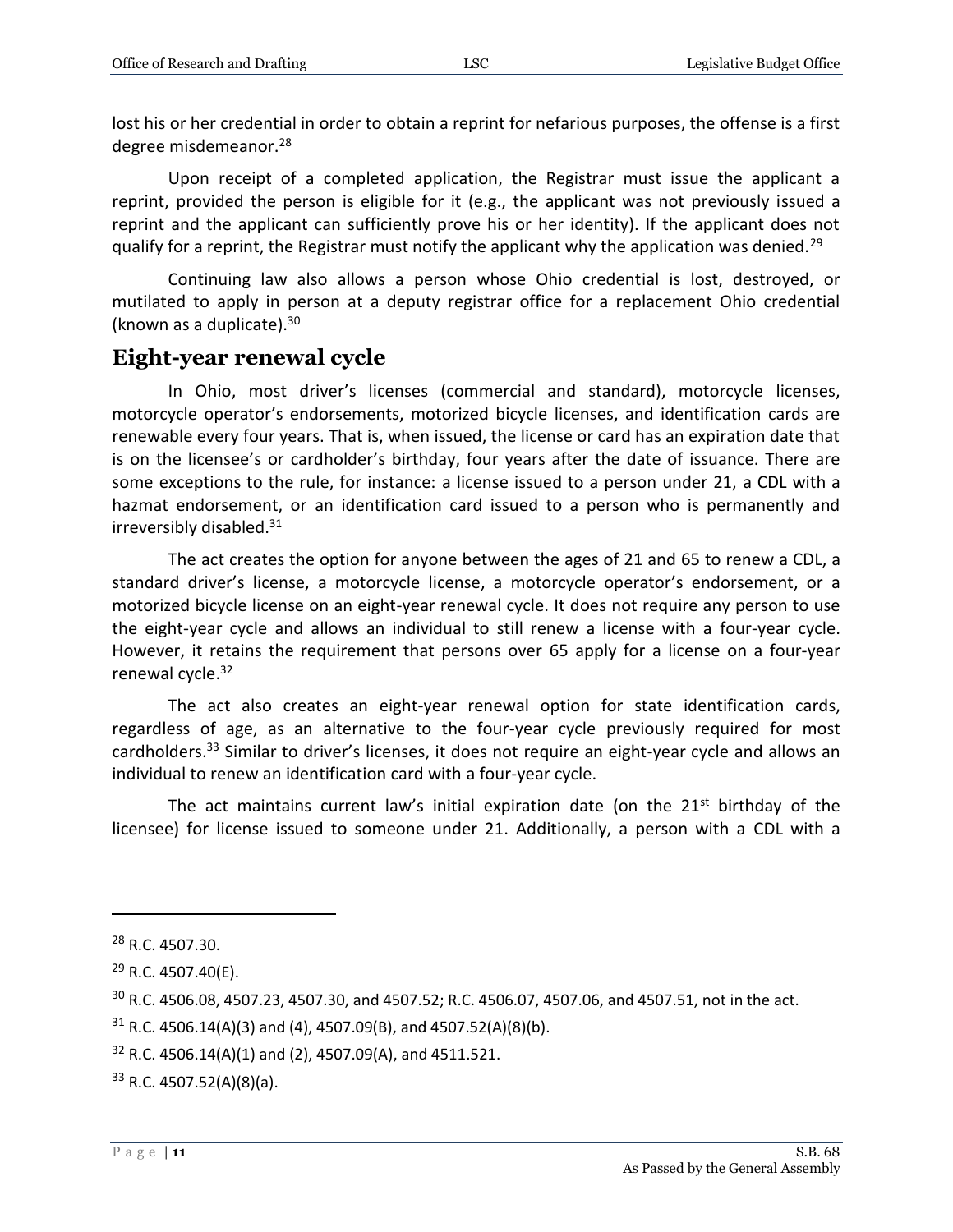hazmat endorsement must continue to use the four-year or less renewal cycle because of the required five-year federal renewal period for the endorsement.<sup>34</sup>

A driver's license or identification card with an eight-year renewal cycle complies with the federal REAL ID requirements, which allow for up to eight years between renewals.<sup>35</sup> Indeed, many other states have a similar eight-year renewal option. $36$ 

#### <span id="page-11-0"></span>**Costs and fees**

The act retains the current cost of a four-year driver's license or identification card. The cost of an eight-year license or card is twice the amount of a four-year license or card, minus \$1. A cost comparison of the four-year to the eight-year option is provided in the table below:

| Breakdown of the renewal costs and fees under S.B. 68 |                 |                |                                                  |                                                 |                                                 |              |
|-------------------------------------------------------|-----------------|----------------|--------------------------------------------------|-------------------------------------------------|-------------------------------------------------|--------------|
| <b>Type of</b><br>identification                      | <b>Base Fee</b> | <b>BMV Fee</b> | <b>Deputy</b><br><b>Registrar</b><br>Fee $^{37}$ | <b>Vision</b><br><b>Screening</b><br><b>Fee</b> | <b>Document</b><br>Authentication<br><b>Fee</b> | <b>Total</b> |
| <b>CDL</b><br>$(4$ -year) <sup>38</sup>               | \$25            | \$12           | \$5                                              | \$2.75                                          | \$1.50                                          | \$46.25      |
| <b>CDL</b><br>$(8$ -year) $39$                        | \$49.50         | \$23.50        | \$10                                             | \$5.50                                          | \$3                                             | \$91.50      |
| Driver's<br>license<br>$(4$ -year) $40$               | \$6             | \$12           | $$6.25^{41}$                                     |                                                 | \$1.50                                          | \$25.75      |

<sup>34</sup> R.C. 4506.14(A)(and 4507.09(B).

<sup>35</sup> Emergency Supplemental Appropriations Act for Defense, the Global War on Terror, and Tsunami Relief of 2005 § 202, 49 U.S.C. 30301 (2018).

<sup>36</sup> For examples of other states' expiration dates, see [https://www.iihs.org/topics/older-drivers/license](https://www.iihs.org/topics/older-drivers/license-renewal-laws-table)[renewal-laws-table.](https://www.iihs.org/topics/older-drivers/license-renewal-laws-table)

<sup>37</sup> R.C. 4503.038, not in the act.

 $38$  R.C. 4506.08(A)(3)(b), (B)(1), and (C)(1)(c).

 $39$  R.C. 4506.08(A)(3)(c), (B)(2), and (C)(1)(f).

 $40$  R.C. 4507.23(C)(1), (F)(3), and (G)(3) and 4507.24(A)(1). A motorcycle license and an initial motorcycle operator's endorsement are on the same fee schedule as a driver's license. Subsequent renewal of an endorsement is linked to the renewal of the driver's license and the BMV does not charge an additional fee for the endorsement.

 $41$  The deputy registrar fee and vision screening fee are combined in the statute with a presumed \$3.50 deputy registrar fee and a \$2.75 vision screening fee. R.C. 4507.24(A)(1).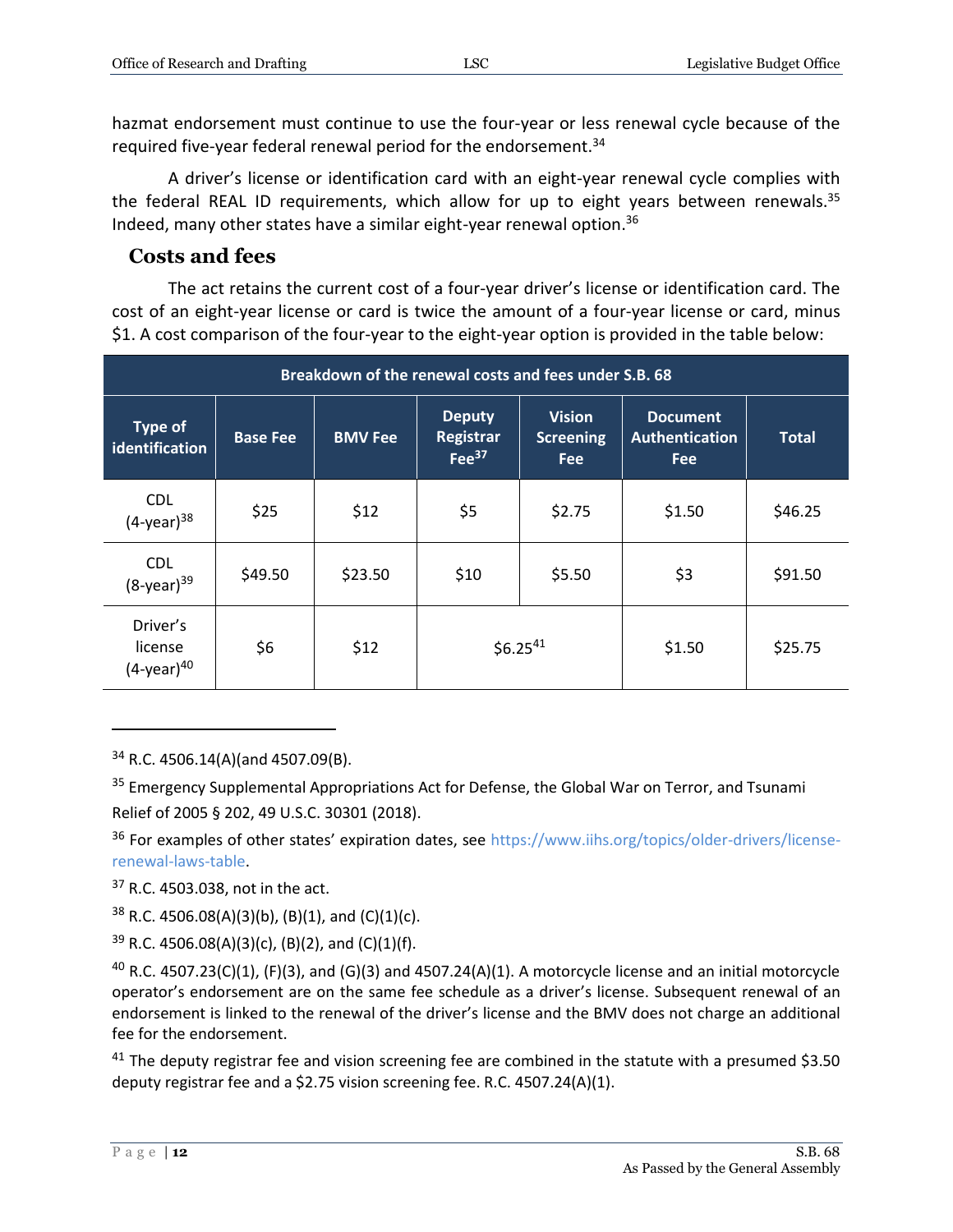| Breakdown of the renewal costs and fees under S.B. 68        |                 |                |                                                       |                                          |                                                        |              |
|--------------------------------------------------------------|-----------------|----------------|-------------------------------------------------------|------------------------------------------|--------------------------------------------------------|--------------|
| <b>Type of</b><br>identification                             | <b>Base Fee</b> | <b>BMV Fee</b> | <b>Deputy</b><br><b>Registrar</b><br>$\text{Fe}^{37}$ | <b>Vision</b><br><b>Screening</b><br>Fee | <b>Document</b><br><b>Authentication</b><br><b>Fee</b> | <b>Total</b> |
| Driver's<br>license<br>$(8$ -year) $42$                      | \$11.50         | \$23.50        |                                                       | $$12.50^{43}$                            | \$3                                                    | \$50.50      |
| Motorized<br>bicycle<br>license<br>$(4$ -year) $44$          | \$2.50          | \$12           | \$5                                                   | N/A                                      | \$1.50                                                 | \$21         |
| Motorized<br>bicycle<br>license<br>$(8$ -year) <sup>45</sup> | \$4.50          | \$23.50        | \$10                                                  | N/A                                      | \$3                                                    | \$41         |
| Identification<br>card<br>$(4$ -year) $46$                   | \$3.50          | N/A            | \$5                                                   | N/A                                      | \$1.50                                                 | \$10         |
| Identification<br>card<br>$(8$ -year) <sup>47</sup>          | \$6             | N/A            | \$10                                                  | N/A                                      | \$3.00                                                 | \$19         |

## <span id="page-12-0"></span>**Availability of the program**

The act makes the eight-year renewal option available beginning July 1, 2021.<sup>48</sup>

# <span id="page-12-1"></span>**Orthotics and prosthetics licensure for unique qualifications**

The act permits the Ohio Occupational Therapy, Physical Therapy, and Athletic Trainers Board to issue an orthotics, prosthetics, or orthotics and prosthetics license to an applicant with

<sup>&</sup>lt;sup>42</sup> R.C. 4507.23(C)(1), (F)(4), and (G)(4) and 4507.24(A)(2).

<sup>&</sup>lt;sup>43</sup> The 4-year fees were doubled for the 8-year license. R.C. 4507.24(A)(2).

<sup>&</sup>lt;sup>44</sup> R.C. 4507.23(D), (F)(3), and (G)(3) and 4507.24(A)(3).

<sup>&</sup>lt;sup>45</sup> R.C. 4507.23(D), (F)(4), and (G)(4) and 4507.24(A)(4).

<sup>46</sup> R.C. 4507.50(B)(1).

 $47$  R.C. 4507.50(B)(1).

<sup>48</sup> Section 3.